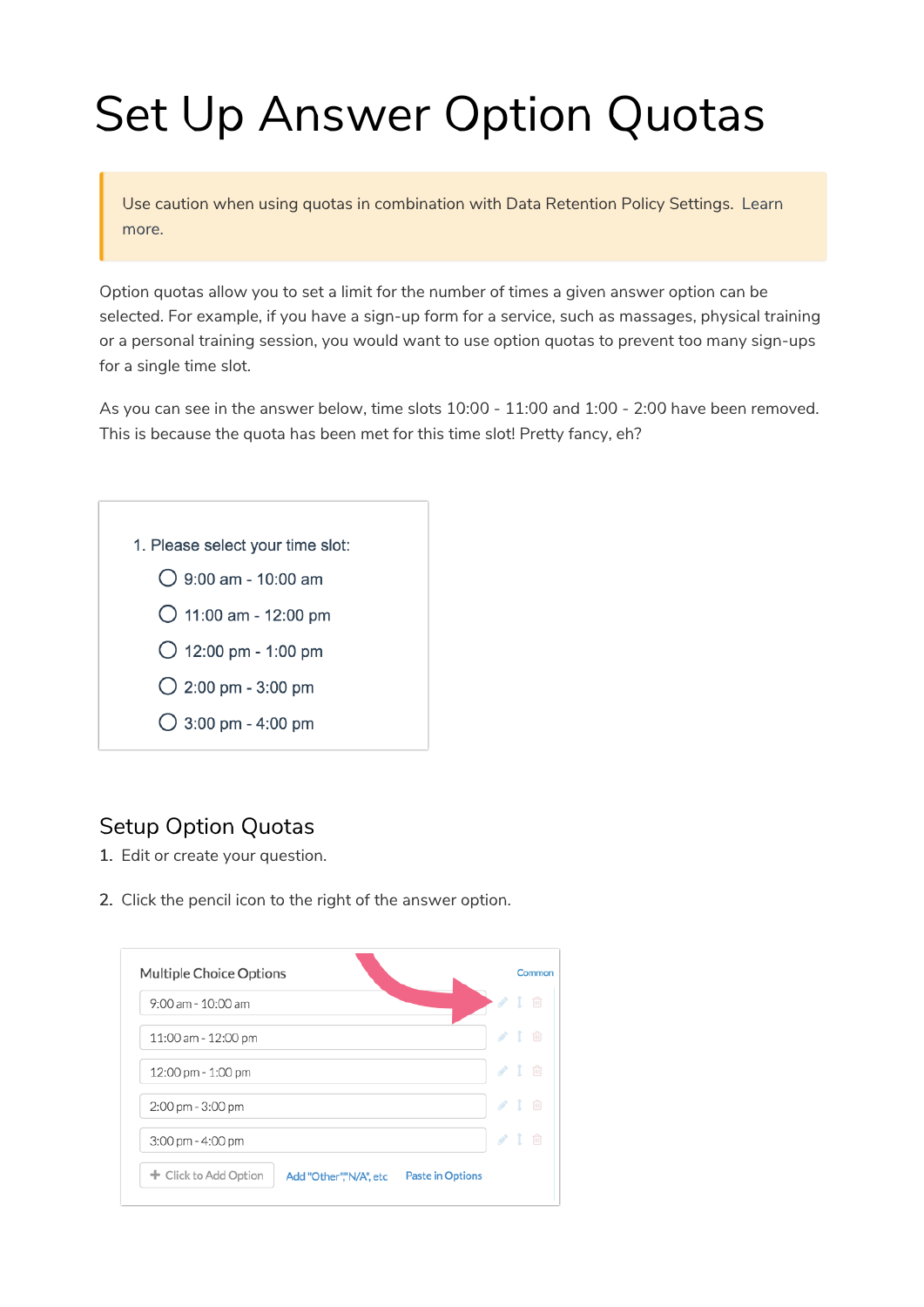3. Click on the Quotas tab and then enter the maximum number of responses that will be collected for this answer option.

| <b>Edit Option</b> |                                     |
|--------------------|-------------------------------------|
| Settings Logic     | Quotas                              |
| 1                  | Maximum number of responses allowed |

4. Click Done and Save Question.

## **Compatibility**

Answer option quotas are not compatible with piping.

## Compatible Question Types

- Radio Buttons
- Checkboxes
- Rating (Likert Scale)
- Dropdown Menu

Option Quotas are not compatible with subquestions of either the Custom Group or the Custom Table.

Questions with option quotas work best on one-page (plus the Thank You page) surveys or on the last page (the page preceding the Thank You page) - Because partial responses count towards the quota, it is best to place questions with option quotas on the final data collection page of the survey to prevent incomplete responses from counting towards the quota.

## FAQ

## What happens if a respondent uses their back button and changes their response to the question with option quotas?

When respondents change their answer both quotas old and new will be updated!

## Do responses have to be complete to count towards the quota?

Partial responses count towards the quota. As soon as the Next or Submit buttons on the page are clicked the respondent's selection will count towards the quota.

## What happens if I edit responses using edit links or the edit response feature?

When responses are edited both quotas old and new will be updated!

#### What happens if I delete a response?

When a response is deleted the answer option quota will be updated. The slot will be freed up